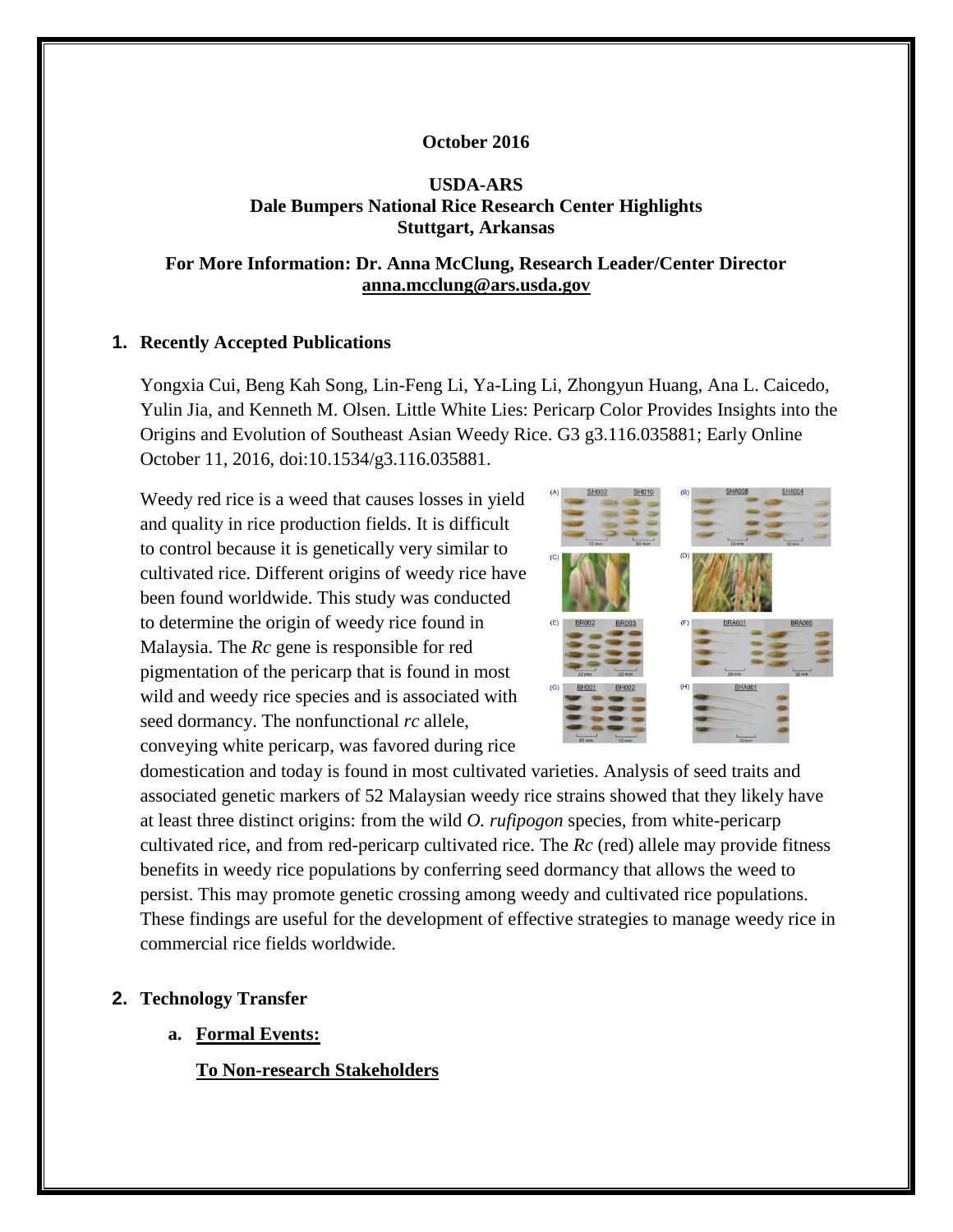#### **To Research Community**

On October 11, 2016 Dr. Yulin Jia, Molecular Plant Pathologist, gave an invited presentation entitled "Analysis of rice blast resistance genes from domesticated and weedy species of rice" at  $7<sup>th</sup>$  International Rice Blast Conference ( $7<sup>th</sup>$  IRBC), Manila, the Philippines. The IRBC has been held once every 3 years. This year 219 scientists and specialists from 28 countries attended the conference.

On Oct 12, 2016, Dr. Anna McClung, Research Geneticist, provided a report on the genetic marker analysis of 200 elite breeding lines developed by southern US rice breeders and included in the Uniform Regional Rice Nursery. The markers demonstrated which breeding lines possess various alleles for cooking quality, disease resistance and other agronomic traits. These results are determined by the Genomics facility at the DBNRRC, under the direction of Dr. Jeremy Edwards, Molecular Geneticist.

On Oct 17, Dr. Jinyoung Y. Barnaby, Research Plant Physiologist, presented an invited seminar entitled "Climate change adaptation and mitigation in agriculture" for the biosciences seminar series at University of Arkansas, Little Rock, AR.

On October 20, 2016 Dr. Yulin Jia gave an invited seminar entitled "Why does plant pathology matter for crop production" at the Rice and Sorghum Research Center of Sichuan Academies of Agricultural Sciences, Deyang, China.

On October 18, 2016 Dr. Yulin Jia gave an invited seminar entitled "Selection, adaptation, and divergence of plant innate defense systems", at Sichuan Agricultural University Rice Research Institute and another invited seminar entitled "Opportunities and challenges for rice disease management" at Sichuan Academies of Agricultural Sciences, both in Chengdu, China.

On October 24, 2016 Dr. Yulin Jia gave an invited seminar entitled "Genomic toolboxes for improving disease resistance in rice – a case study in the USA" at Jiangsu Academy of Agricultural Sciences, Nanjing, China.

On October 24, 2016 Research Chemist, Dr. Ming-Hsuan Chen, presented an invited talk titled "Enhancing the health-beneficial qualities of whole grain rice" during the Recent Advances on Structure-Function Relations of Rice and Rice-Based Food Symposia at the 2016 American Association of Cereal Chemists annual meeting, held from Oct 23-26, 2016 in Savannah, GA.